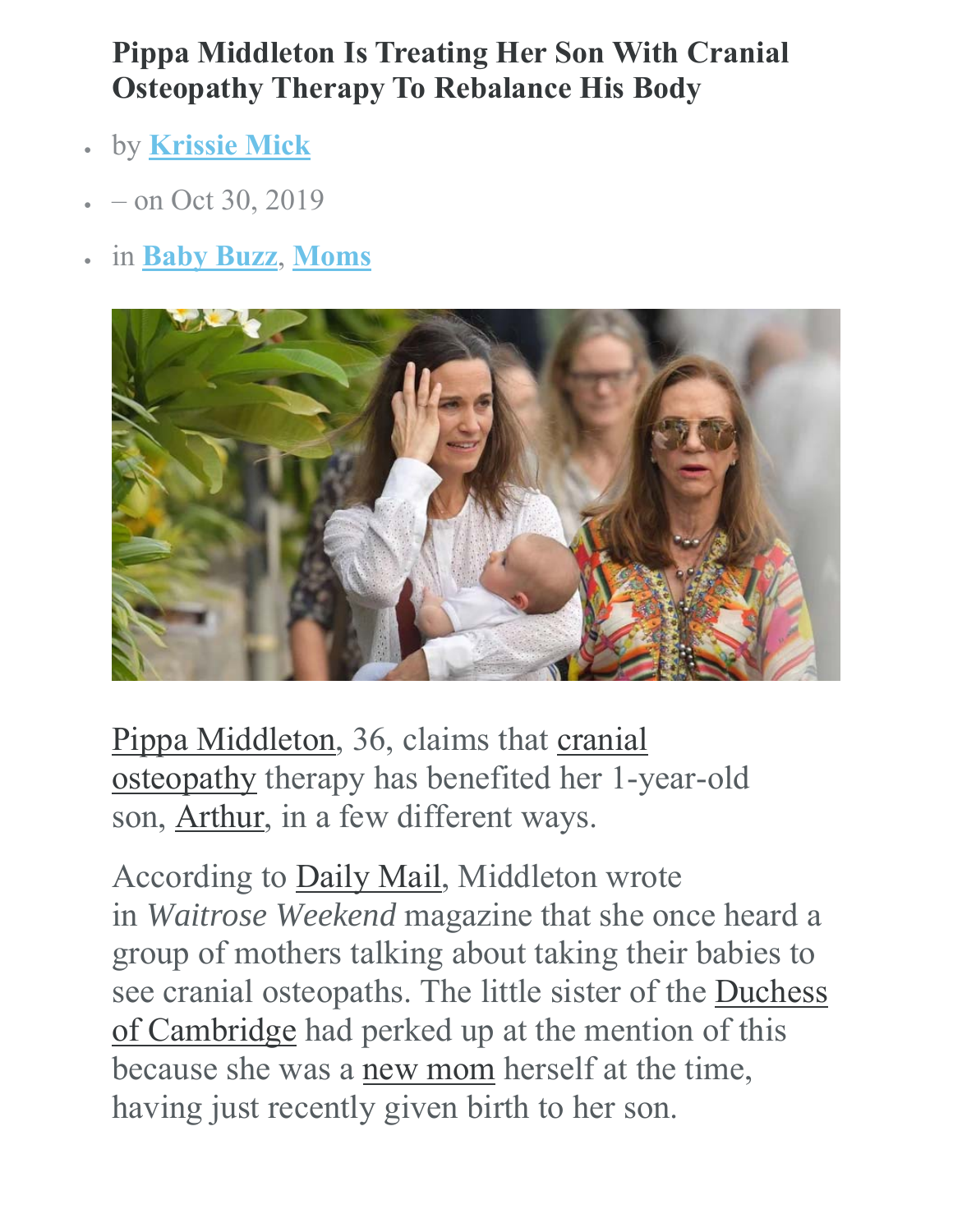Middleton noted that cranial osteopathy therapy is known as a popular alternative therapy for newborns and especially for infants who are having trouble sleeping or who have had a traumatic birth. Cranial osteopathy therapy is a gentle and subtle form of bodywork that uses soft touch to palpate the synarthrodial joints of the skull. The concept behind cranial osteopathy is that the human cranium is available to release a cure-all for a myriad of conditions simply by gentle pressure by those who know what they are doing.

Continue Scrolling To Keep ReadingClick the button below to start this article in quick view.



Cranial osteopaths claim to know how to "tune in" to where the gentle touch needs to be applied. The therapy is supposed to offer various benefits that include healing, relaxing, better sleep, better digestion, and proper body alignment.

But there are those who think that cranial osteopathy therapy is a bunch of nonsense. However, to each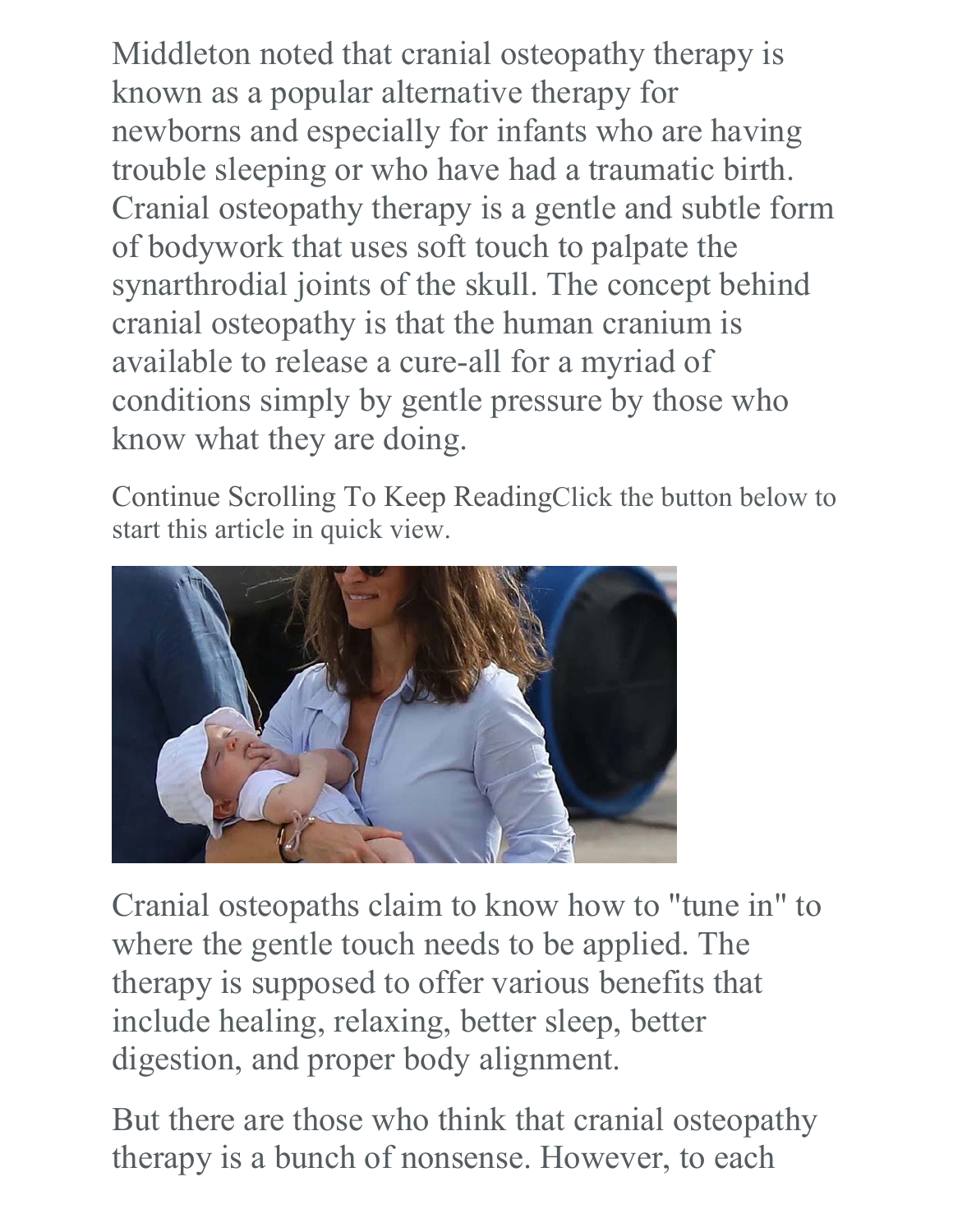their own. Middleton insists that Arthur has benefited from the therapy and says that she will keep taking her son to the appointments. She began taking him when he turned 7 months old. The cranial osteopath practitioners feel for baby Arthur's craniosacral rhythm and then manipulate his little body to retune it into the proper order.



"I was fascinated to see how calming it was for him, but also how valuable the feedback was," Middleton said of her son's treatment. "The osteopath noticed one side of his neck was tighter than the other, which explained why he favoured one side sleeping." She also saw that his arms were stronger than his legs, so she gave me an exercise to help him.

Apparently, Middleton was so impressed with baby Arthur's treatment that she wants to spread the word to other moms to let them know how well cranial osteopathy therapy is working for her baby. She also